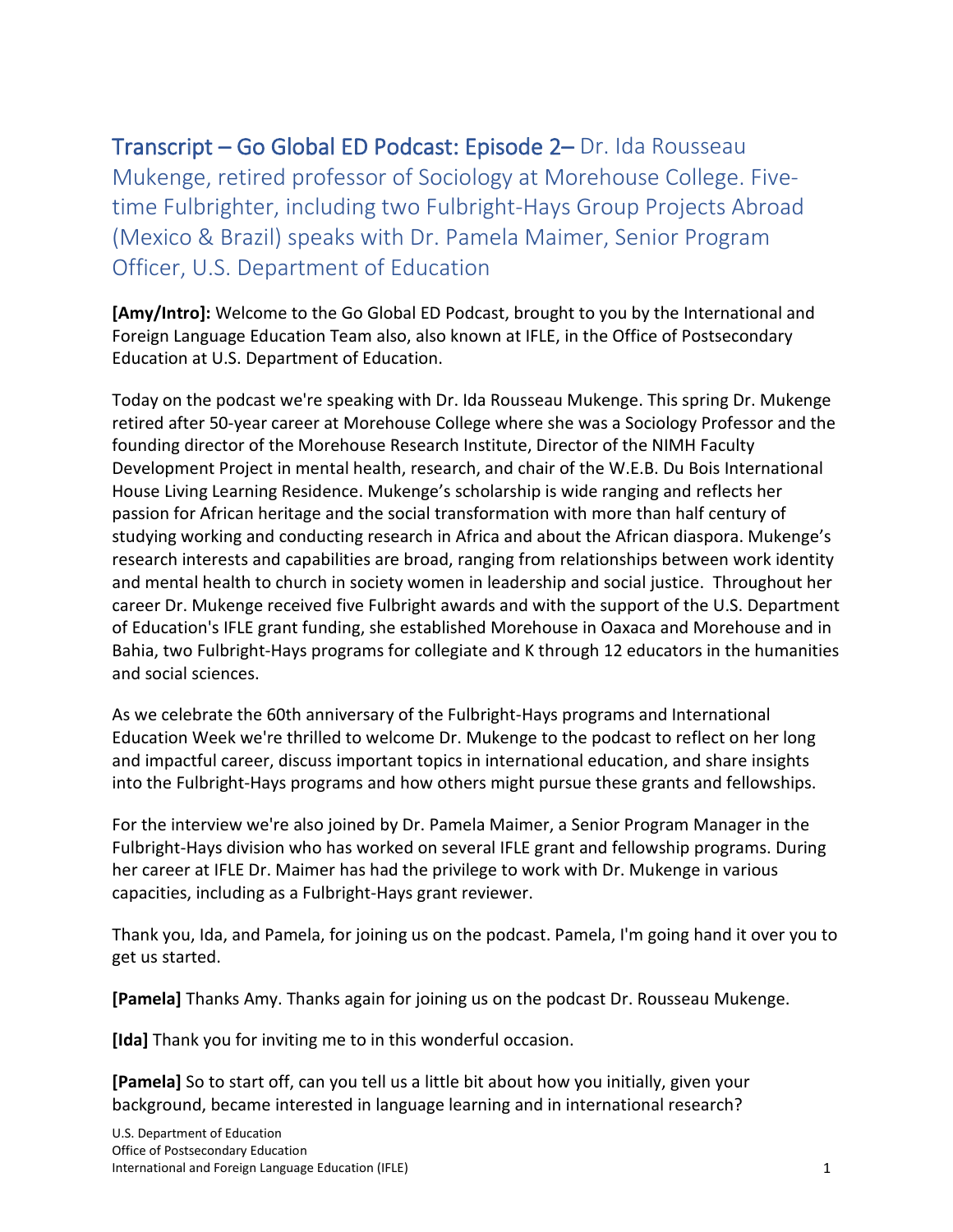**[Ida]** Well, it's a long story. (laughs) Actually, my interest in languages started when I was in junior high school. In 7th grade we had the opportunity at time, I was born in Texas, but I grew up in California, and in 7th grade we had the opportunity to choose either French or Spanish to study. I chose French because I was always interested in what's different in Spanish was all around me. So, I chose French. I loved it. I went all the way through high school studying French, advanced classes and reading and then when I went to college, I decided to major in French I was still very much interested in communication and languages and that was the beginning of my interest in languages. But I've also been interested in other people and other cultures. I went to a church growing up as a child where we had foreign students, mostly students from Africa and students from Kenya and Ghana. And we were always introduced to them I always wanted to ask them questions about home and what it was like in Africa, to try to allay some of the images that were presented on TV. So that added to my interests in, in the rest of the world but particularly in Africa. Another experience I had when I was in undergrad in 1958, the first students from the Republic of Guinea came to Cal to study and I was introduced to them, and it was just wonderful being able to speak French and being able to introduce them to my parents and to my friends. So, all of that did sort of continue to encourage me to maintain my connection with languages as well as my connection with the rest of the world but particularly Africa. And I think that's probably due to I think it may be due to my mother's experience, but also probably due to my father's experience, he was very much what they used to call 'a race man' man so he always instilled us pride in race and knowing where you come from, knowing where you belong, and knowing who you are and I think that's why my interest in the rest of the world focused primarily on Africa and people of African descents that sort of like the beginning, but it's a long story (laughs).

**[Pamela]** But it's so interesting because you were there for a lot of what has laid the foundation of the civil rights movement and especially, I think taking on languages as your interest. You've been able to look at things from a global perspective during a time where many of us didn't have those opportunities to do that so you're a real trailblazer in that area. And so, I want to ask what kind of impact do you think, because you were there for some of the beginning so for international exchange programs and programs like the Fulbright-Hays program, what kind of impact do you feel that that had on your career and how have international education and the international programs impacted your scholarship?

**[Ida]** Okay. It's interesting because I did not, when I was an undergraduate, I did not have an opportunity to study abroad. I'm from a working-class family and a scholarship student had to go through and get through. But I'm also the Peace Corps generation. I didn't join the Peace Corps, but I did join a program called Teachers for West Africa. And I went to Sierra Leone where I was the French mistress for the 1-5 -- 2-4 in a School for Girls and it's there that I realized that language wasn't enough to be able to communicate. It is not just about language, but it's also about culture and so I wanted to go back I wanted to become involved in cultural exchanges of all sorts but with French at that time they had only binational centers and the only binational center was in was in Haiti and they didn't need anybody, so somebody encouraged me to do the Foreign Service so I came back and did the comparative education degree and did a lateral entry into the Foreign Service and that's why I became French teaching not French,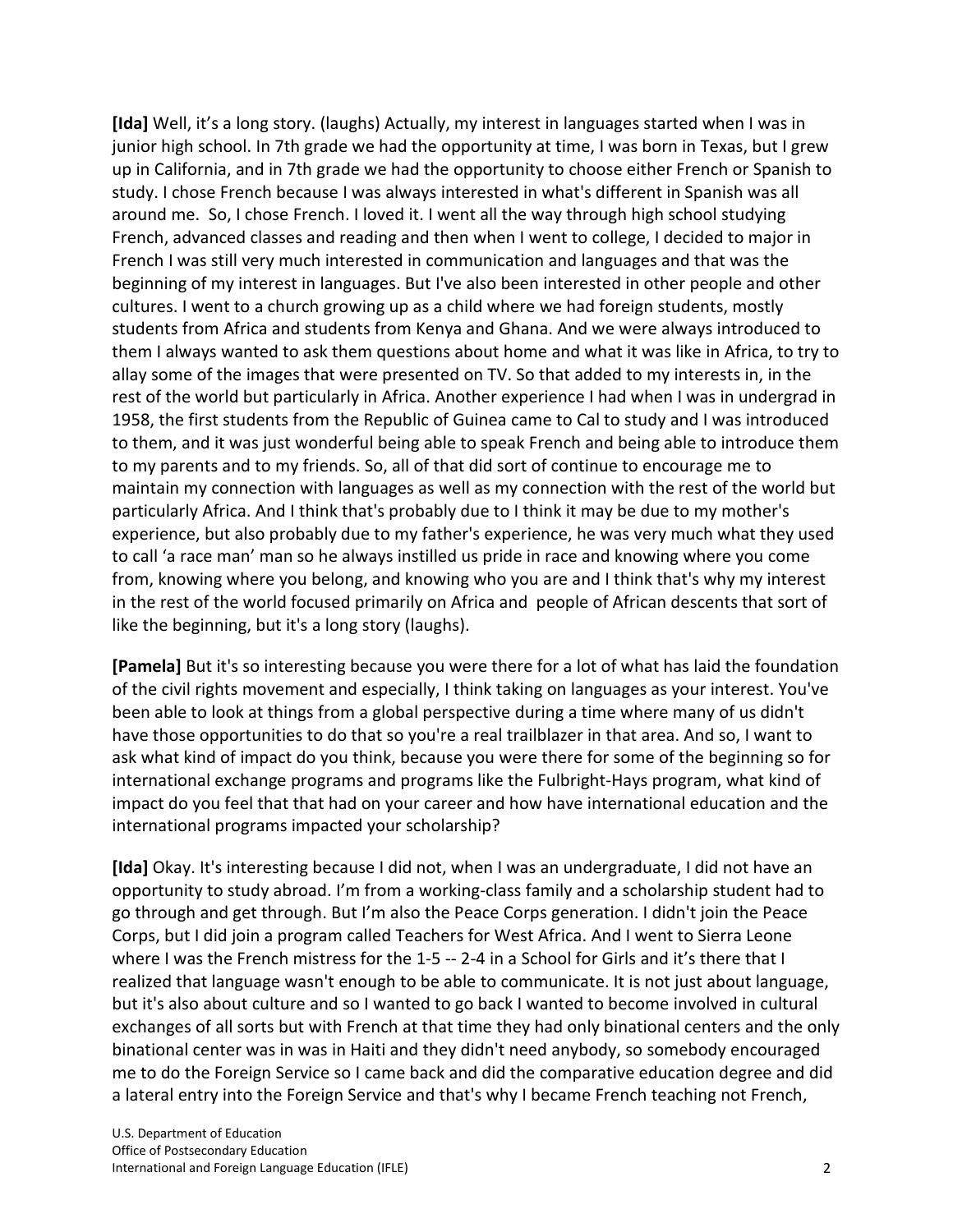English teaching officer in the Congo. So, but I'm still like not involved in in Fulbright, not involved in exchanges, involved in international work international education but not in making the kind of impact that Fulbright and Fulbright-Hays can make on education broadly. After I left the Foreign Service, I decided that that wasn't really what I wanted to do, I didn't want to be a representative of US abroad, I wanted to be involved in transforming black education.

## **[Pamela]** That's fantastic.

**[Ida]** Yeah so, I went back to went back to Berkeley to get a doctorate in sociology and I was part of a cohort that decided that indeed we were going to transform black education and shortening it, that's why I ended up at Morehouse and it's at Morehouse that I got my first introduction to the connections the people-to-people connection that are part of Fulbright and study abroad and all those things that I didn't do as an undergraduate. My first Fulbright was, I came to Morehouse in 71, my first one was 74/75 and I just sort of fell into it, I'm looking for a something interesting, my Dean said, I think her name was Linda Rhode, this was a long time ago, she's coming to talk about Fulbright programs, I ought to go and talk to her. So, I did and I applied for the Fulbright. I had the language, I had an idea, I was interested in political socialization, so that was my research project. I got the I got the Fulbright to the Congo which at that time I think it was called Zaire. So that was my first Fulbright in 74/75 and, by the way, that's also where I met my family that I currently have, my married family, my husband's from there. But there was something else about the Fulbright the individual Fulbright the Fulbright Scholar Program is good, for self-development, for expanding your horizons, for fulfilling your research passion but there's something missing in what you can share, and that's where the Fulbright Hays Group Projects Abroad comes in. With that I felt that I was able to share more of what I was experiencing with my colleagues and my students and that's what inspired me to become involved in the Fulbright-Hays Group Projects Abroad and then we did those two courses, still with the focus on Africa and the African diaspora, the one to Brazil, Morehouse in Bahia the second one, to Mexico, Morehouse in Oaxaca.

**[Pamela]** And so that kind of relationship with Morehouse has been really your work at Morehouse has been so pivotal. And I understand that your personal mission was "Take Morehouse to the World and Bring the world to Morehouse" and it seems as though, with your focus on improving black education at Morehouse, you really had a chance to do that. And how did you act on your personal mission, and why do you feel that it's so important, then and now?

**[Ida]** Ah yes. It continues to be important. I did everything I could to ensure that the full expanse of the world was visible to my colleagues to share with my colleagues and with my students. So that meant that I had to be involved in promoting study abroad, welcoming international students, and interacting with international students, encouraging my colleagues my faculty colleagues to become involved to apply for education abroad grants or research grants abroad to infuse into our curriculum, aspects of the world because everybody can't everybody can't travel out, then what can we do to assure that there is internationalization in the curriculum as well as the experiences on campus? And also, I sponsored three Brazilian students. That's an interesting story just sort of happened. My husband and I became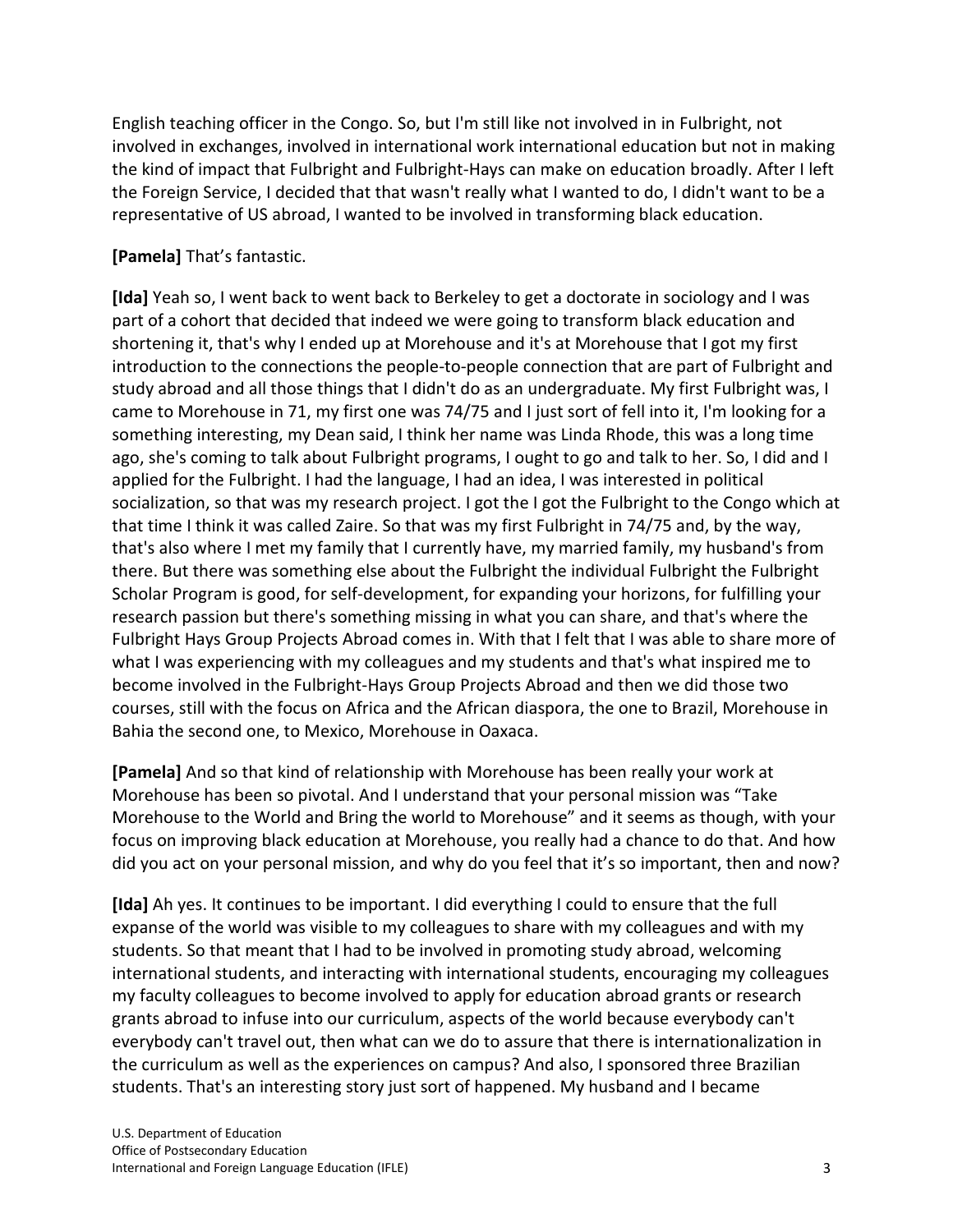interested in Brazil through a program called Cycles, it was an inner-institutional consortium for African and Latin American research, but we decided not to do Africa, but to do Latin America and the Latin American site happened to be Brazil and that's where we became involved in Brazil. But everything international I wanted to be involved in. In whatever ways I could expand the international experience at Morehouse, I did it. I encouraged our application for a Title VI grant, and we got it, I encouraged as I said most of those and took the lead on both of those Fulbright Hays Group Projects Abroad that that we directed. I promoted the teaching of languages and I always kept, I always call myself sort of an honorary member of the Department of Modern Foreign Languages. I had close relationships with them. The immediate past immediate chair of modern languages has been very instrumental in continuing what we've been doing and what we've been trying to do. When he was Chair, he was responsible for bringing in the current chair of the department who introduced Portuguese so now Morehouse teaches Portuguese along with French, Spanish, German and Chinese also. But I was so pleased to get a Portuguese instructor and the Portuguese program that we do in in collaboration with Spellman. Seems like everything international, just about everything international, I've been involved in to lend whatever support and to encourage others to do the same. And I think with that, Morehouse has really become a world house, I can't take credit for all of it, but I can certainly take credit for the push, for putting my effort into to ideas that others had. One of my colleagues in in the department, a young colleague that I was responsible for bringing in, so I can take credit for bringing her in, so she started the Morehouse pan African Global Experience and I did everything that I could to make sure that that carried out and she's expanded now to another institute it's an international and comparative labor studies institute so that that all of that you know I look at and I see well it's happening and it continues to happen. And I hope that the ones who are there now will continue to take Morehouse to the world and bring the world to Morehouse.

**[Pamela]** That's fantastic. I mean just the breadth and depth of what you've done it's just so inspiring. I wanted to ask you a question about - so many of us who grew up in a low-income, first-generation, minority households had families who were very hesitant about encouraging their students to travel abroad. It wasn't something they were familiar with and had a lot of fear. So, what did you do and how did you to encourage the students and work with families to help their student's kind of overcome that cultural barrier around traveling abroad?

**[Ida]** I can't say that I have really been involved in dealing with families, but I think that encouraging students to be curious so that every class that I teach is not just US space but it's particularly with an African-centered approach and an African-centered approach that identifies not only Africans in the North American diaspora but Africans wherever we are in the world. And to encourage their curiosity by giving them assignments to do this do that and do the other. We have only one anthropology course that that we teach, we've been teaching it for a very long time, and in that course, I always give the students an assignment that you're a development anthropologist and this is a problem, what would you do? How would you explain to a student who doesn't know anything about anthropology, if you had to preserve a cultural site somewhere in the world, what is the site and where would you preserve it? So that way they have to go and find out in order to do the assignment. So, my approach is that if the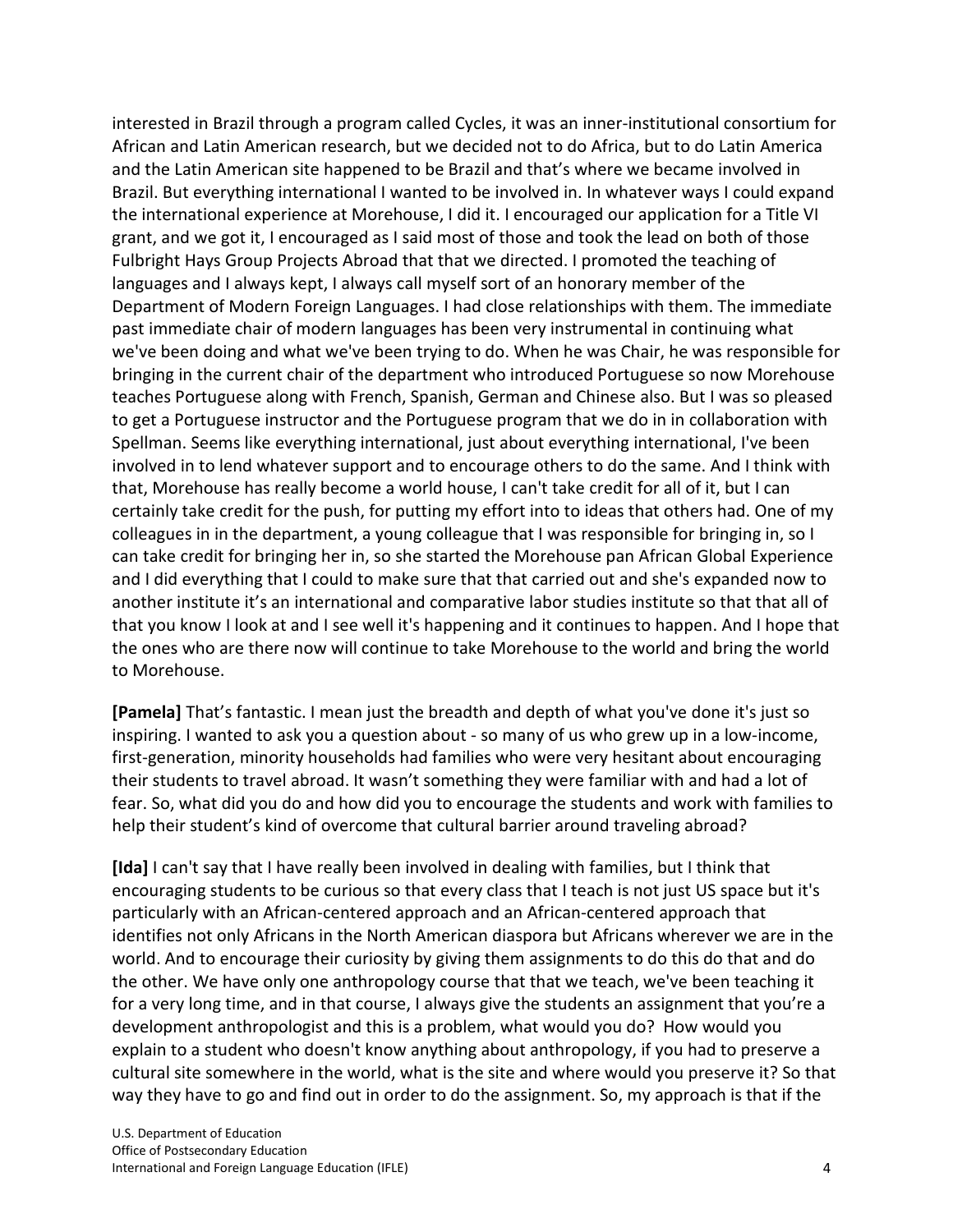students get excited enough about going abroad and about learning about other cultures, then they can have this presented to them and if they get excited enough, then their parents will do everything to be sure that they go. It's the same thing, yeah, I told you that I that I sponsored three Brazilian students and they were students from moderate income families, actually they were part of an institute that was started by some graduate students who just wanted to increase educational opportunities for Afro-Brazilian students. Well, when we interviewed those students who were who were going to participate, one of the father's said well I'm going to do whatever I can to be sure that my son or daughter has this opportunity. So, when the when the students are enthusiastic, parents, particularly parents who have their sons and daughters in college for the first time, they're going to do everything that they can and everything within their power they make big sacrifices so that their kids can know the world and can have opportunities that they didn't have.

**[Pamela]** And I think that's the key, is that for the different generations and you've been able to travel to Africa and South America and other various countries, so what have you seen over the years? How has traveling abroad changed, and where do you think there are some areas that are unique but also how things are different from how were when you traveled or when your groups traveled?

**[Ida]** Well first of all, it's easier, it's cheaper [laughter] and it's more convenient. That's one thing I've realized as an elder, that they're all kinds of supports just because you're old so it's more convenient. And not necessarily an elder but there are other kinds of disabilities, for lack of a better word, that are that make it easier for everybody travel. And I'm thinking of air travel, particularly. All kinds of, in every place that I've been, there is a responsiveness to those with special needs, various kinds of special needs. So, I think that the opportunities have broadened, and opportunities have reached everyone and there's like a general kind of sensitivity to everyone. The other thing is that that there are also different options for international travel. For example, I said that I didn't do study abroad but now you don't have to take time out in order to do to have an abroad experience you can do it in the summer, you can do it as part of an internship, there are also financial arrangements that you can get access to that would relieve the burden, the financial burden of parents so I think that that it's a lot easier and you just have to go out and find it.

**[Pamela]** You know for many students, they are not aware of the opportunities out there, particularly if you are low income or first generation or a minority student, you may not always be aware of the opportunities and the ease… My nephew's girlfriend just started doing her degree in Spain and her undergraduate degree as a first -time student and so I wouldn't have even thought that was possible, you know, when I was her age. But how have you seen the number of minority students increase in study abroad? And what do you feel like are some of the barriers, but what are now some of maybe the encouraging signs for minority students?

**[Ida]** Well, the barriers are always financial and time - time on course. So, it still costs a lot to go to college and one of the things that students with limited means try to do is shorten the time that they have to spend in their curriculum. So, the challenge for both of those is access to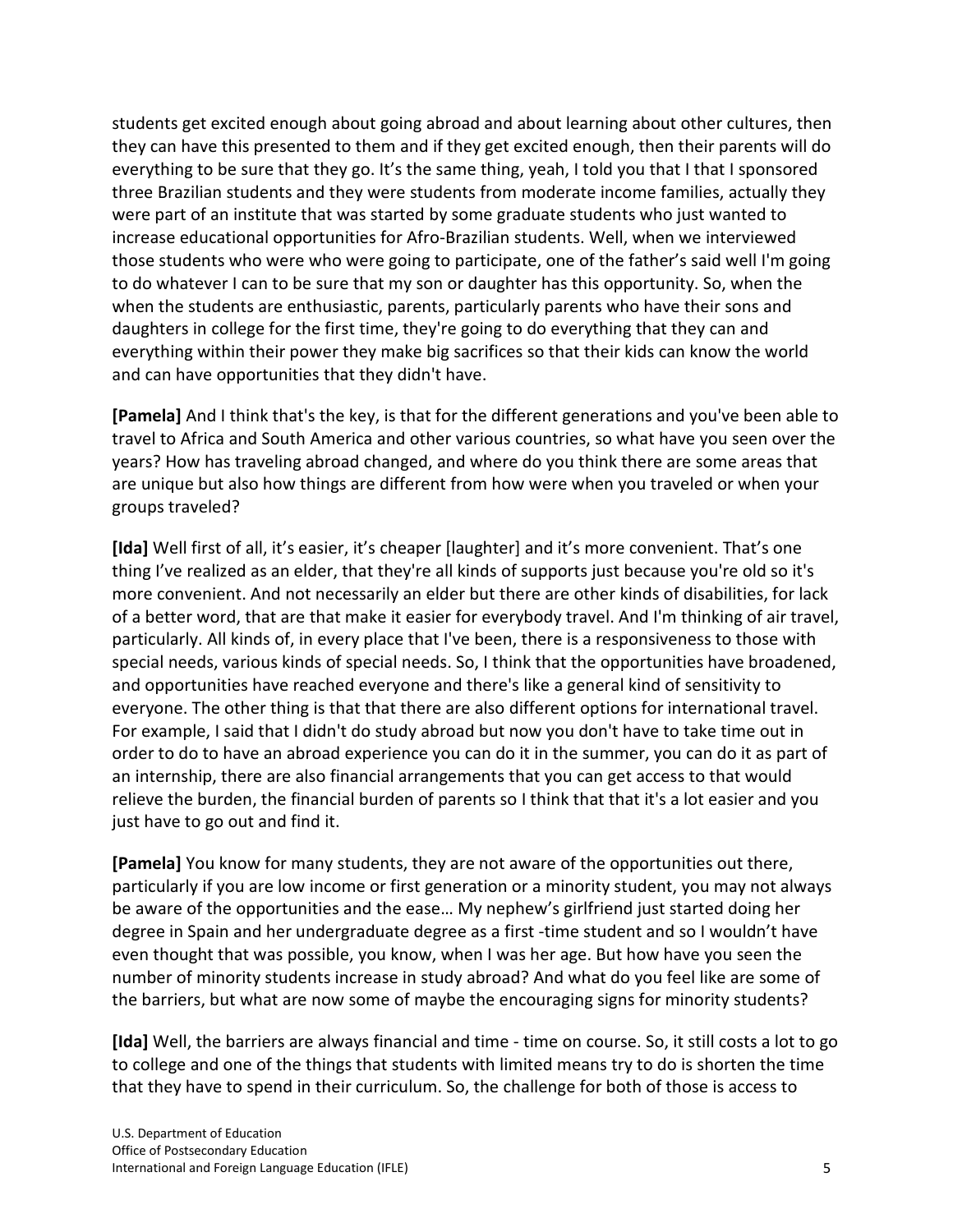funds and I think that my colleagues spend a lot of time finding external funds to support the college-sponsored study abroad programs. Also, finding opportunities for students in programs that are sponsored by other institutions and other colleges that have financial assistance. So, one of the things that Morehouse has been working hard to do is to design education abroad programs where students can use financial aid and that means scheduling the programs so that they take place, we have a January term program, and the students travel abroad part is during the winter break and then they come back and finish it during on campus during spring semester. So that's one. And there's the other education abroad programs where students do the spring semester and then they finish the program abroad in Ghana - I think we did Ghana and Burkina Faso so that's another way that students can use, their tuition is paid with their financial aid, their financial aid covers the tuition, so they're not paying an extra to tuition for a course that they do abroad. So, they're thinking a very creative ways to allow students to integrate the abroad experience into their regular curriculum and it also keeps a sign that keeps us from having to spend the year abroad junior abroad that maybe you might have to spend another year or from go to summer so that those creative kinds of ways to address opportunities and particularly financial and time challenges are allowing more students to study abroad.

**[Pamela]** So in your experiences, and we've been talking to different Fulbright-Hays awardee's who are talking about their international and cultural experiences, and through your work at Morehouse and beyond, what have been some of the key things in the realm of global learning that you think need more attention?

**[Ida]** I think sustainability, certainly sustainability and well, sustainability in the sense of development and development that's not taking aid and then when you're gone, I mean you go and you build a library or school or something and then you go on you still have to pay the teachers and students have to have uniforms and all those things. So, sustainability and that is becoming involved in actions, civic engagement actions that will move whatever group you are involved with from where they are toward where they want to be. And that's not like a oneshot deal where you get the opportunity for civic engagement abroad or for service learning abroad but then you're the only one who benefits from it in the long run. So I think that conceptualizing and planning civic engagement projects abroad within the context of development goals is something that that needs to go into planning education abroad. Another one is leadership, ethical leadership to encourage students to examine leadership around the world. Leadership policies and practices around the world and to think critically about them within the context of the values and ethical principles. I'm not thinking more about Morehouse, because Morehouse pushes that very much, being the alma mater of Martin Luther King Jr. but I think about them in that context and to be able to think critically about them and to offer suggestions for how ethical leadership can be promoted and how one can become an ethical leader with a global perspective.

**[Pamela]** I think that's really important especially in these day in times. So now we're going to get to a final couple of questions. One is looking back, what would you tell a young researcher like yourself about trying to encourage international education on their campus?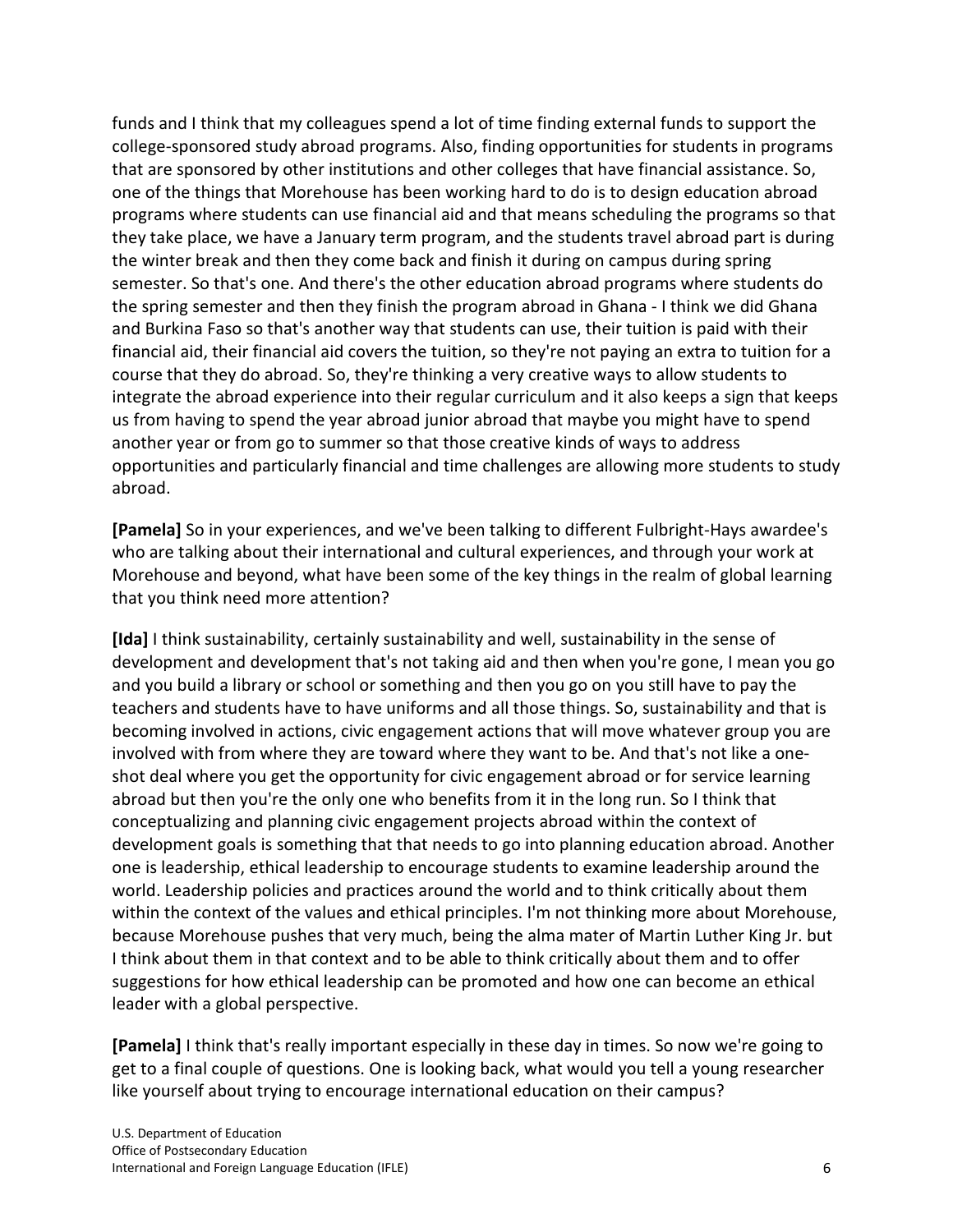**[Ida]** First of all, if you're not passionate about it, become passionate about it because when you're passionate it becomes infectious and all everything you do always consider that you're doing it within a world context with the world's view, that's one. The other thing I would say is, don't give up, you'll find some resistance this is because there will be other priorities but always keep your goals in front of you always keep your eyes on the prize and the prize is expanding international education. So those two those are two things I would say.

**[Pamela]** You know, I would also say to a young researcher look into the Department of Education's Fulbright-Hays programs We have a lot of programs that can help institutions internationalize their campus and bring a global perspective on their campus from undergraduate students, graduates, faculty and to the institutions access, that's just a little plug for our programs. But as you know, and his is the last question, 2021 marks the 60th anniversary of the Fulbright-Hays programs so we're asking all of the podcasts guests what have your Fulbright-Hays experiences meant to you?

**[Ida]** Those experiences have been like changing. I can't imagine what these years on this planet without the opportunity that the Fulbright-Hays programs have provided me an without the opportunity of knowing the others, you know serving as a reviewer, I got not only to know what I experienced as a as a Fulbright-Hays grantee, but also what all of the others have experienced the young dissertation researchers and a long time ago there also used to faculty researchers and the group projects abroad, so all of those, I can't imagine life without those opportunities. I certainly know there has been enrichment because of Fulbright-Hays that has been awesome, I can't think of a better word, just awesome.

**[Pamela]** Well, you have been such an inspiration to me and other fellow staff members and thousands of lives that you touched and that little girl who wanted to do something different and study French has gone to leave such a big footprint that those are shoes that will be impossible to fill and we really appreciate everything that you have done in your career and for us and moving the needle internationally so that Americans can understand what is going on abroad and bring that back to help those in our own country. So, you got any fun plans for retirement?

**[Ida]** I'm waiting for this pandemic to disappear and for travel to be restored to normal so I can finish, you know, I I didn't get to finish my Fulbright to Brazil if it happens next year, I'll be able to do it if not, I'm going to amass some of these frequent flyer miles I haven't been able to use the travel get out of here (laughs)

**[Pamela]** You and me both. I am going to have to hop on the plane with you (laughs). Thank you so much we appreciate you, you're an inspiration to us all, I think that's the best way to put it you're just an inspiration thank you for your leadership and the graciousness that you have shown us today.

**[Ida]** Thank you, I'm honored.

**[Pamela]** As we are, as we are.